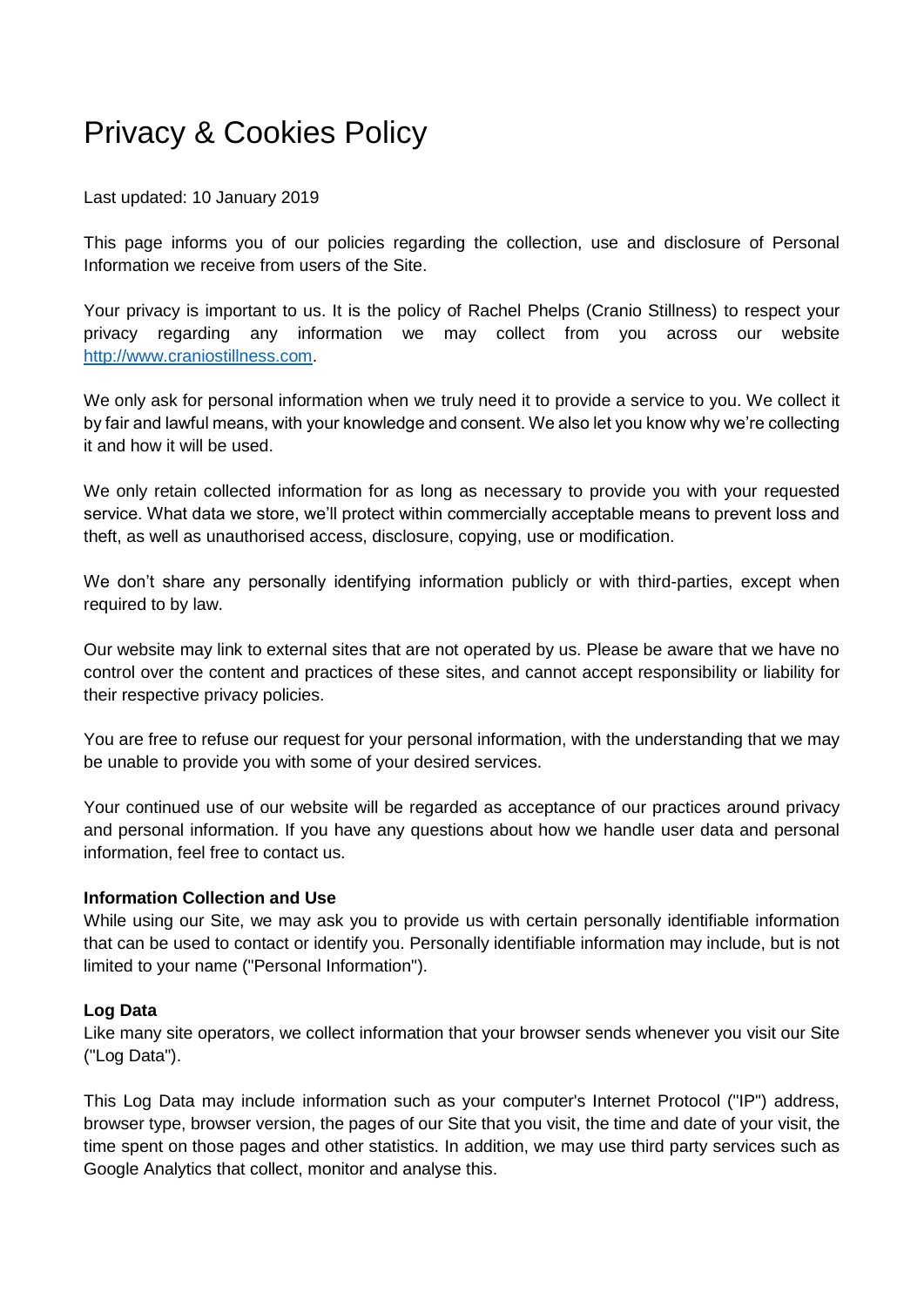## **Communications**

We may use your Personal Information to contact you with newsletters, marketing or promotional materials.

## **Cookies**

Cookies are files with small amount of data, which may include an anonymous unique identifier. Cookies are sent to your browser from a web site and stored on your computer's hard drive.

Like many sites, we use "cookies" to collect information. You can instruct your browser to refuse all cookies or to indicate when a cookie is being sent. However, if you do not accept cookies, you may not be able to use some portions of our Site.

#### **There are two types of cookies:**

Session (Transient) cookies: These cookies are erased when you close your browser, and do not collect information from your computer. They typically store information in the form of a session identification that does not personally identify the user.

Persistent (Permanent or Stored) cookies: These cookies are stored on your hard drive until they expire (i.e. they are based on a set expiration date) or until you delete them. These cookies are used to collect identifying information about the user, such as Web surfing behaviour or user preferences for a specific site.

[http://www.craniostillness.com](http://www.craniostillness.com/) is created and hosted on the Wix platform. Take a look at the table below to view which cookies Wix places on Wix sites:

| Cookie name                                                                       | Life span                   | Purpose                                                    |
|-----------------------------------------------------------------------------------|-----------------------------|------------------------------------------------------------|
| svSession                                                                         | Permanent                   | Communication between site<br>owner and visitor (Wix Chat) |
| hs                                                                                | Session                     | <b>Security</b>                                            |
| <b>XSRF-TOKEN</b>                                                                 | <b>Persistent</b><br>cookie | <b>Security</b>                                            |
| smSession                                                                         | Two weeks                   | Identifies logged in site<br>members                       |
| TSxxxxxxxx (where x is replaced with a<br>random series of numbers and letters)   | Permanent                   | <b>Security</b>                                            |
| TSxxxxxxxx_d (where x is replaced with<br>a random series of numbers and letters) | Permanent                   | <b>Security</b>                                            |